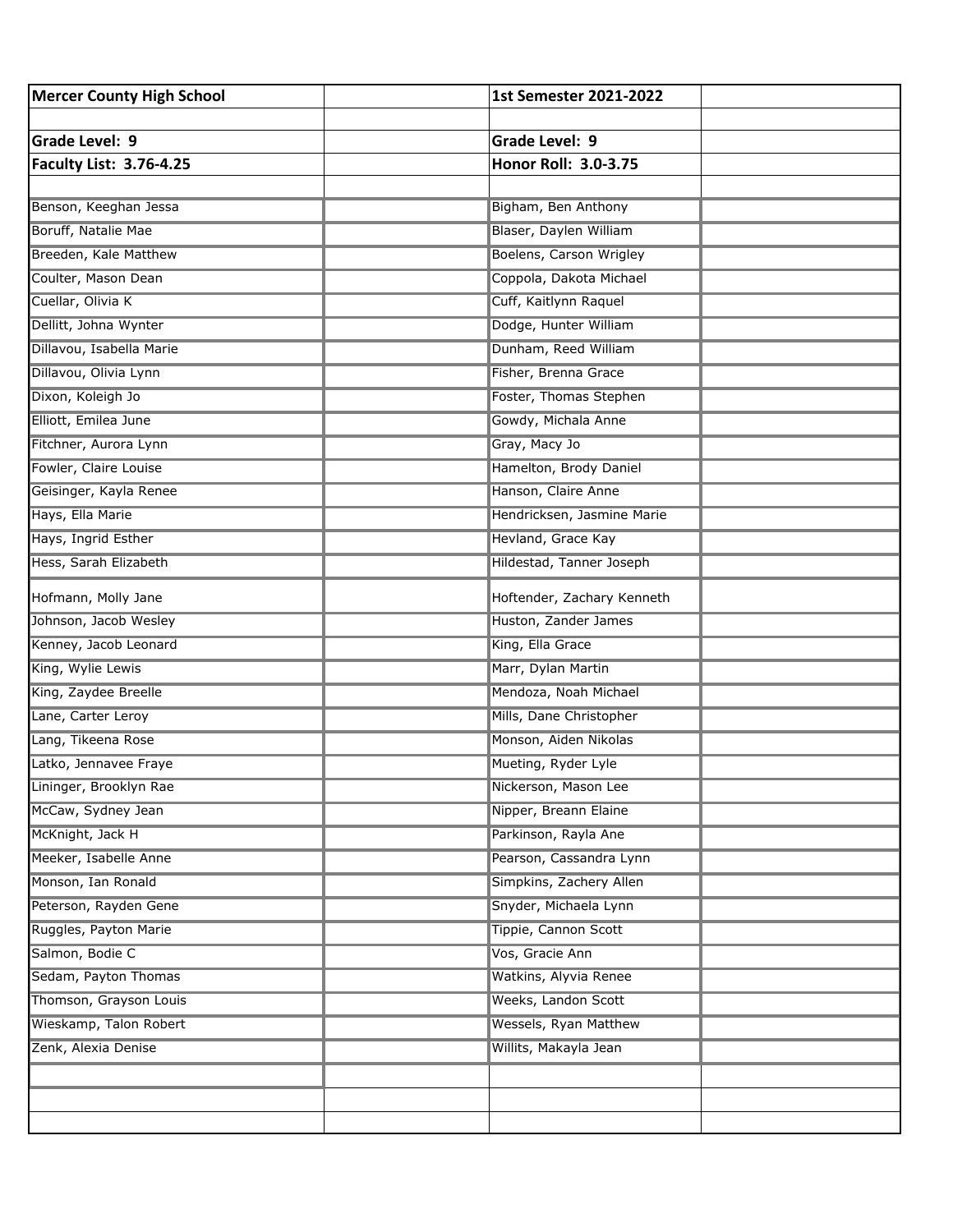| <b>Mercer County High School</b> | <b>1st Semester</b>                         |  |
|----------------------------------|---------------------------------------------|--|
|                                  |                                             |  |
| <b>Grade Level: 10</b>           | <b>Grade Level: 10</b>                      |  |
| <b>Faculty List: 3.76-4.25</b>   | Honor Roll: 3.0-3.75                        |  |
|                                  |                                             |  |
| Balmer, Darby Lynn               | Arnold, Ezekiel Dale                        |  |
| Collison, Lucas Benjamin         | Becker, Lexi Rae<br>Coppoia, Payton Michael |  |
| Colon, Isabel Emrica             | Thomas                                      |  |
| Cox, Colby Charles               | Fleischman, Madison Grace                   |  |
| Davis, Paige Diane               | Fredrickson, William Blake                  |  |
| Dunn, Mikayla Layne              | Gerber, Karlee Linn                         |  |
| Gillespie, Grace Catherine       | Hammill, Addilyne Lee                       |  |
| Gray, Kaylee Ann Marie           | Hillman, Magge Kay                          |  |
| Hardin, Keegan Edward            | Hofmann, Jude Thomas                        |  |
| Hofmann, Madeline Joy            | Kernan, Trevor Lee                          |  |
| King, Riley Jo                   | Long, Jevan Alan                            |  |
| Lamkin, Sydney Marie             | Marshall, Davan James                       |  |
| Marston, Autumn Rylie            | Martinez, Nieko Nathaniel                   |  |
| Marston, Brylee Ruth Lynne       | McCoy, Kylie AnMarie                        |  |
| McPeek, Gabriella Lynn           | McDermott, Emily Rose                       |  |
| Mellgren, Colin Ellsworth        | McKay, Savannah Nicole                      |  |
| Monson, Ethan Hunter             | Minteer IV, Lewis Evans                     |  |
| Morrison, Samantha Ann           | Morrow, Megan Lynn                          |  |
| Partain Cooper, Sarah Robin      | Mosley, Brenton James                       |  |
| Santiago, Sophia Grace           | Ortberg, Kassandra Elizabeth                |  |
| Schreurs, Hallie Marie           | Pollock, Carlos William                     |  |
| Willits, Joshua Ian              | Retherford, Jacob Michael                   |  |
|                                  | Scott, Patricia Kaye                        |  |
|                                  | Simpson, Dominic Van                        |  |
|                                  | Sproston, Emerson Kate                      |  |
|                                  | Sturgill, Corbin David                      |  |
|                                  | Wagner, Caleb Scott                         |  |
|                                  | Westlie, Infinity Lynn                      |  |
|                                  | Yates, Kyle Andrew                          |  |
|                                  |                                             |  |
|                                  |                                             |  |
|                                  |                                             |  |
|                                  |                                             |  |
|                                  |                                             |  |
|                                  |                                             |  |
|                                  |                                             |  |
|                                  |                                             |  |
|                                  |                                             |  |
|                                  |                                             |  |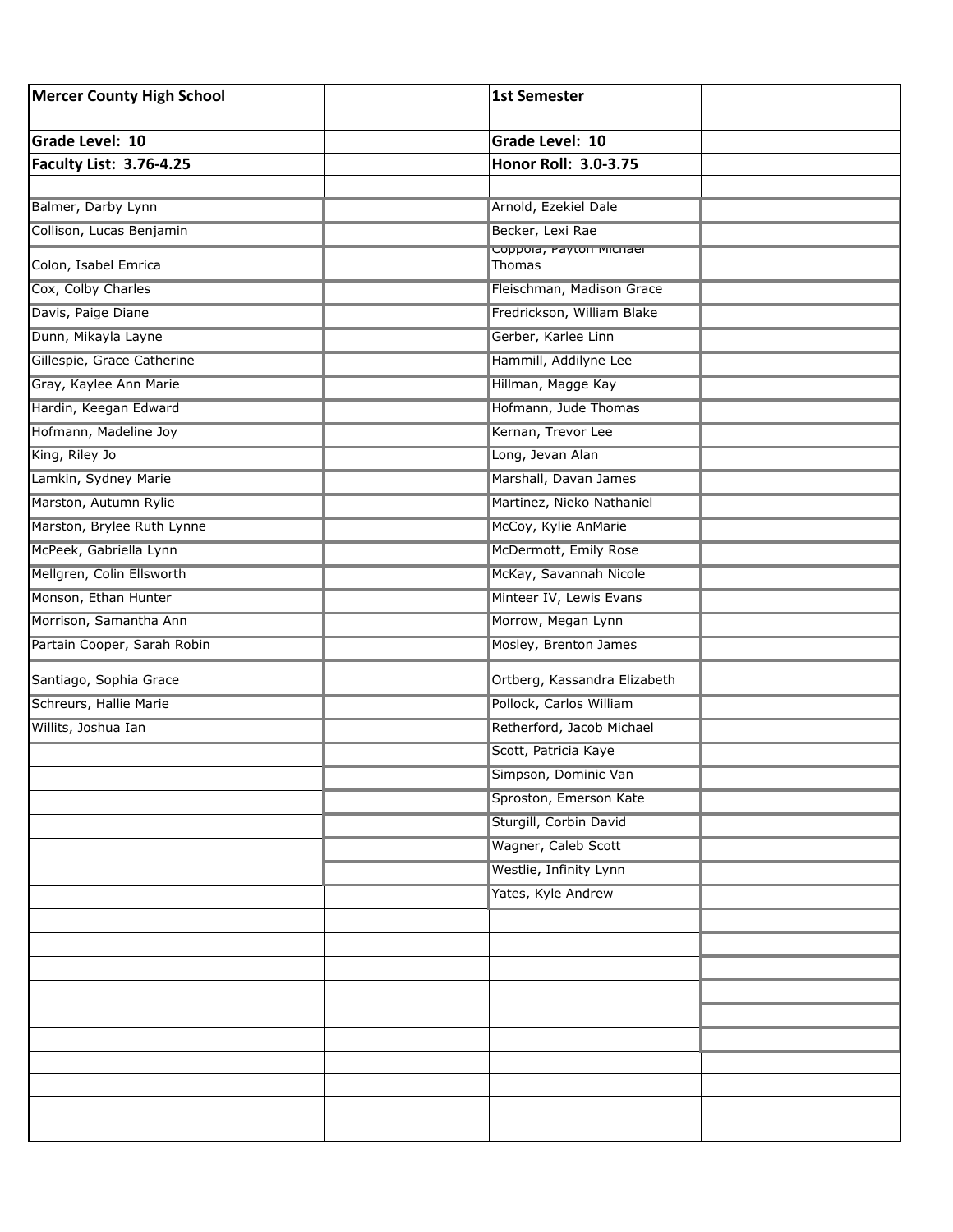| <b>Mercer County High School</b> | 1st Semester2021-2022     |
|----------------------------------|---------------------------|
|                                  |                           |
| Grade Level: 11                  | Grade Level: 11           |
| <b>Faculty List: 3.76-4.25</b>   | Honor Roll: 3.0-3.75      |
|                                  |                           |
| Arias, Leila Umare               | Abbadusky, Olivia Paige   |
| Arnold, Lucas Alfred             | Dellitt, Javin Willis     |
| Biddle, Shelton Scott            | Foster, Samantha Jo       |
| Bigham, Emi Christine            | Frieden, Anna Kathryn     |
| Coulter, Derek Wayne             | Frieden, Madison Michale  |
| Duncan, Cael William             | Headley, Tristan Clair    |
| Engle, Blaine Jeffery            | Heinrichs, Brecken Joseph |
| Graves, Arianna Marie            | Hoftender, Aubree Ann     |
| Gray, Megan Danielle             | Johnson, Joshua Lee       |
| Heath, Morgan Danielle           | Kellett, Carson Michael   |
| Johnson, Cody Patrick            | LaRue, Zachary James      |
| Kelly, Jackson James             | Lopez, Martin Marcos      |
| King, Kellan Davis               | Mai, Braxton Lee          |
| Long, Jackson Paul               | Malcom, Kamie Marie       |
| Lucas, Matthew Paul              | Marr, Rylan Marcus        |
| Miller, Angelina Marie           | Mazzocco, Dillon Jake     |
| Mueller, Eden Christine          | McIntosh, Malaynie Dawn   |
| Olson, Chase Aden                | Monson, Caidel Dawn       |
| Rodriguez, Nathaniel Innocente   | Norton, Drew Aaron        |
| Showalter, Miles Henry Django    | Paton, Gavin Dominick     |
| Smith, Larry Hunter Lee "Hunter" | Relander, Owen Junior     |
| Sproston, Dylan Reese            | Rice, Landon Lucas        |
| Taylor, Tatum Lynn               | Ruh, Jenna Marie Joy      |
| Townsend, Paige Roylynn          | Sedam, Tyler Joey         |
| Valles Montes, Natalia           | Smith, Emily Renea        |
| Ward, Amelia Jean                | Stump, Hunter Lee         |
| Whitenack, Cora Ann              | Thomas, Connor Adam John  |
| Zheng, Chloe                     | Thurston, Mackenzie Ann   |
|                                  | Wadden, Alexander Curtis  |
|                                  | Warren, Jesse Lee         |
|                                  | Weeks, Hunter Ray         |
|                                  | Wilkerson, Blair Reid     |
|                                  | Zenk, Landon James        |
|                                  |                           |
|                                  |                           |
|                                  |                           |
|                                  |                           |
|                                  |                           |
|                                  |                           |